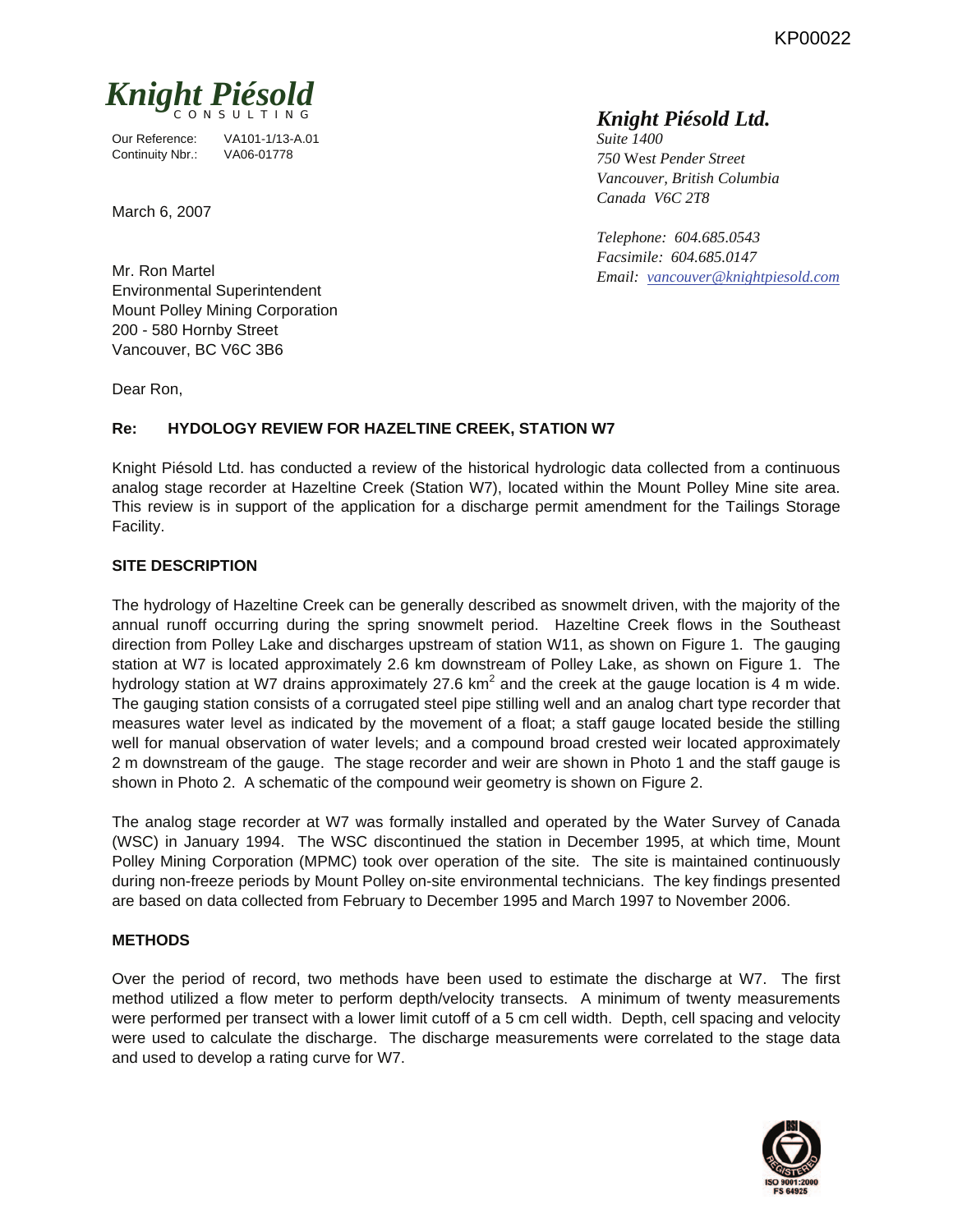

The second method utilized theoretical weir equations to characterize the discharge through the weir.

The general weir equation is:  $Q = CLH^{1.5}$ 

The general equation for a trapezoidal weir section is:

 $Q = CLH^{1.5} + 1.38*(tan(π - 2arctan(run/rise))/2)*H^{2.5}$ 

where  $Q =$  discharge  $(m^3/s)$ ;  $C =$  weir coefficient,  $L = b$  reath of the weir (m):  $H =$  depth of water flowing over weir (m); Run/Rise = horizontal to vertical ratio of sloped walls.

### **RESULTS AND DISCUSSION**

The weir equations previously used were found to overestimate the discharge through the weir, as the equations did not account for the horizontal contraction of flow as it passed through the weir, and the equations assumed 4H:1V side slopes of the trapezoidal weir section, where in actual fact the walls slope at 1H:1V. In addition, the weir has a three tier compound configuration, and although the equation was adjusted accordingly, at high flows the first tier flow was incorrectly double counted.

The revised weir equations for estimating discharge through the weir at Hazeltine Creek take into account the contraction of the flow through the first two tiers of the weir and the varying geometry of the compound configuration up to  $H = 0.73$  m. Above this height the geometry cannot be accurately defined by a theoretical weir equation as the channel has natural banks.

Figure 3 illustrates the theoretical stage discharge curve developed from the revised theoretical compound weir equations compared to the stage discharge curve previously developed by MPMC.

The 10 calibration points measured at W7 consist of five discharge measurements obtained between April and September 1995, four in May 2001 and one in October 2006. The exact locations and characteristics of the measurement sites are unknown, but it is our understanding that the measurements were taken just downstream of the weir, and from the available photos this seems like an appropriate gauging site. Figure 4 illustrates a discrepancy between the calibration points and the revised theoretical weir curve, with the calibration points consistently indicating higher flows. This condition could be due to leakage through the weir, error in reading the staff gauge, error in the discharge measurements, error in the estimation of the theoretical weir coefficient, or any combination of the above.

From the perspective of water quality, and the effects of discharging effluent into Hazeltine Creek, it is conservative to use the newly derived theoretical weir equations for estimating discharge at W7. Figure 5 presents the monthly average hydrograph corresponding to the rating curve determined with the weir equations for the stage data collected in 1995 and 1997 to 2001. The flows in December, January and February were estimated by linear interpolation of the daily flow data as the stage recorder was not operational due to ice. The lowest flows occur in late summer/early fall, and the 2-year return period 7-day average low flow was estimated to be 0.0098  $\text{m}^3\text{/s}$ .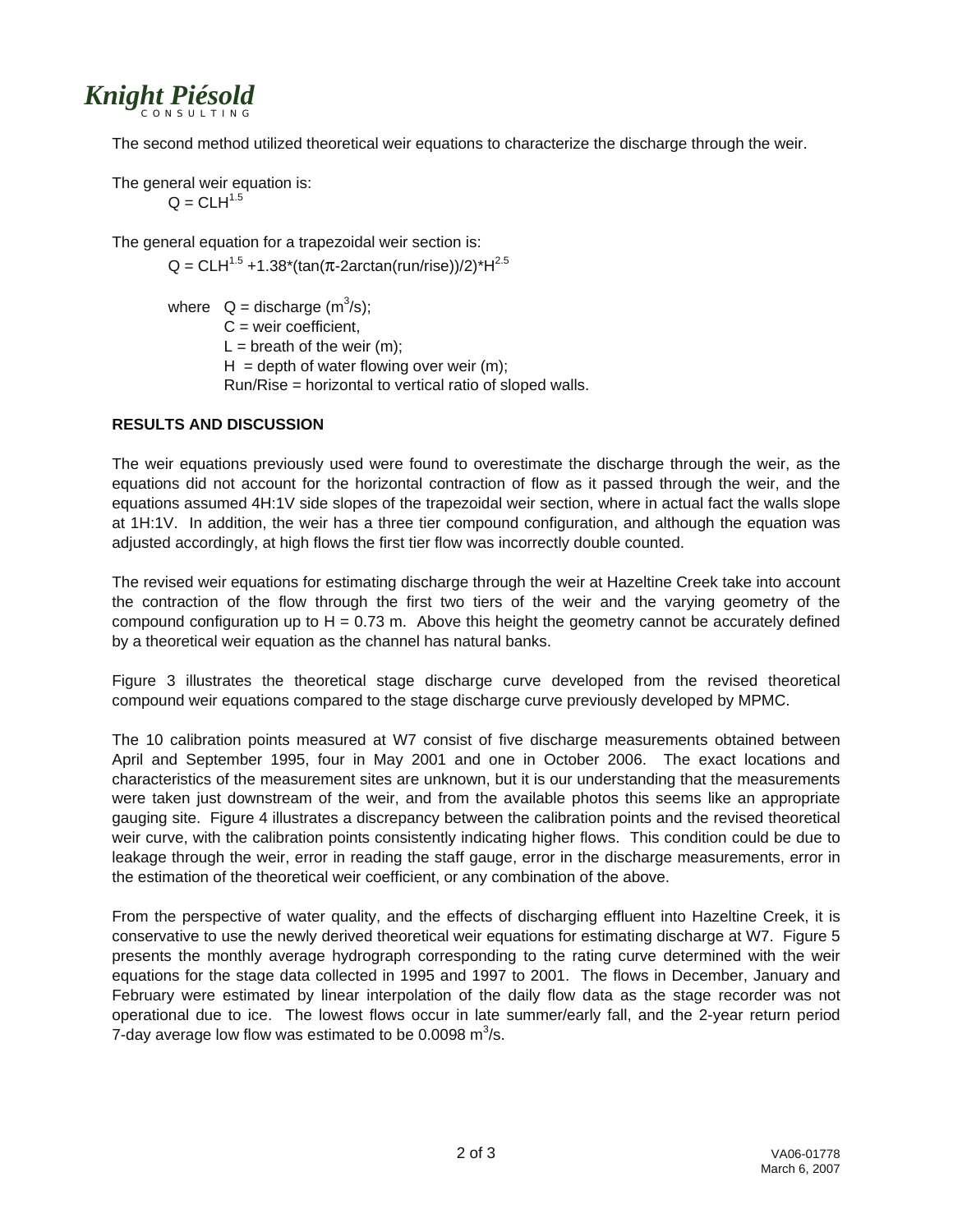

#### **RECOMMENDATIONS**

The following are proposed recommendations for a hydrology site work plan for 2007, to provide quality assurance and quality control for the collection and processing of future hydrology data.

- In order to develop a good relation between stage and discharge for Hazeltine Creek at W7 approximately five calibration points, spread over the range of flows should be measured. A minimum of three discharge measurements should be collected in late April/early May, when the maximum stage values occur during freshet. The low flow measurements should be collected in September when stage values are low. Additional discharge measurements throughout the ice free months will help to confirm the validity of the rating curve.
- Calibrate the weir with discharge measurements using a flow meter (salt or dye dilution method)  $\bullet$ at a suitable location.
- Install a digital stage data logger to produce a more reliable stage record.  $\bullet$
- Inspect the weir to assess possible wear or degradation of the weir and measure the weir dimensions to determine whether the theoretical weir equations are valid.
- Investigate potential leakage through the weir.  $\bullet$
- Survey the heights of the staff gauge, the weir and the stage recorder to determine relative  $\bullet$ differences and verify that their positions do not shift from year to year.

We trust that this review meets your requirements for inclusion with the discharge permit amendment. If you have any questions please contact Greg Smyth at your convenience.

Yours truly,

**KNIGHT PIESOLD LTD.** 

Erin Rainey, E.I.T. **Staff Engineer** 

Greg Smyth Senior Environmental Scientist

Ken Brouwer, P.Eng. Managing Director

- Encl: Figure 1 Rev 0 **Environmental Monitoring Stations** Figure 2 Rev 0 Hazeltine Creek Weir Geometry at Station W7 Figure 3 Rev 0 Weir Curve for Hazeltine Creek at W7 Figure 4 Rev 0 Rating Curve for Hazeltine Creek at W7 Figure 5 Rev 0 Monthly Hydrograph for Hazeltine Creek at W7 Photo 1 - Hazeltine Creek at hydrology station W7. Looking upstream at the stage recorder and weir
	- Photo 2 Hazeltine Creek at hydrology station W7. Looking downstream at the staff gauge.
- cc: Pierre Stecko - Minnow Environmental Inc.

 $/er$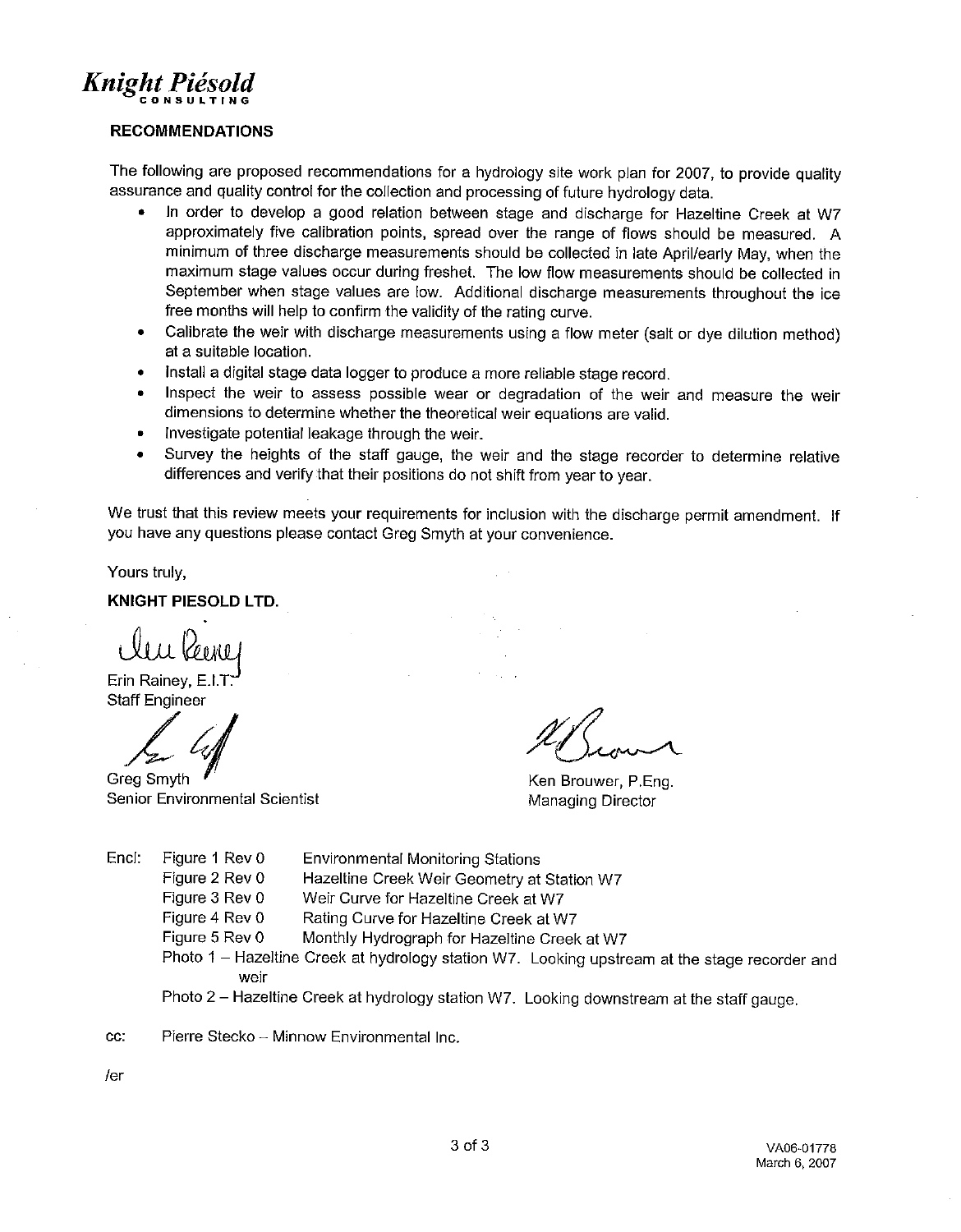

| <i><b>LEGEND</b></i>                                                            |                         |                                             |               |                                                                 |
|---------------------------------------------------------------------------------|-------------------------|---------------------------------------------|---------------|-----------------------------------------------------------------|
|                                                                                 | <b>Monitoring Sites</b> |                                             |               |                                                                 |
|                                                                                 |                         | Water Quality, Aquatic Resources, Hydrology |               |                                                                 |
|                                                                                 |                         |                                             |               |                                                                 |
|                                                                                 |                         |                                             |               |                                                                 |
|                                                                                 |                         |                                             |               | Mar 05 2007 MT                                                  |
|                                                                                 |                         |                                             |               | g                                                               |
|                                                                                 |                         |                                             |               |                                                                 |
|                                                                                 |                         |                                             |               | OO FILE: MR\1\01\00001\13\A\Acad\Figs\BD3.dwg 1=75000 Plot 1=11 |
|                                                                                 |                         |                                             |               |                                                                 |
| W1                                                                              |                         |                                             |               |                                                                 |
|                                                                                 |                         |                                             |               |                                                                 |
|                                                                                 |                         |                                             |               |                                                                 |
|                                                                                 | 750<br>0                | 750<br>1500                                 | 2250<br>3000  | WHOOVER B.C.<br>3750 m                                          |
|                                                                                 | Scale<br>ι.             |                                             | ł             | ı                                                               |
| MOUNT POLLEY MINING CORPORATION<br>MOUNT POLLEY<br><b>MINE</b>                  |                         |                                             |               |                                                                 |
| ENVIRONMENTAL MONITORING LOCATIONS                                              |                         |                                             |               |                                                                 |
| PROJECT/ASSIGNMENT NO.<br>REF NO.<br>Knight Piésold<br>VA101-1/13<br>VA06-01778 |                         |                                             |               |                                                                 |
|                                                                                 |                         |                                             | <b>FIGURE</b> | REV.<br>0                                                       |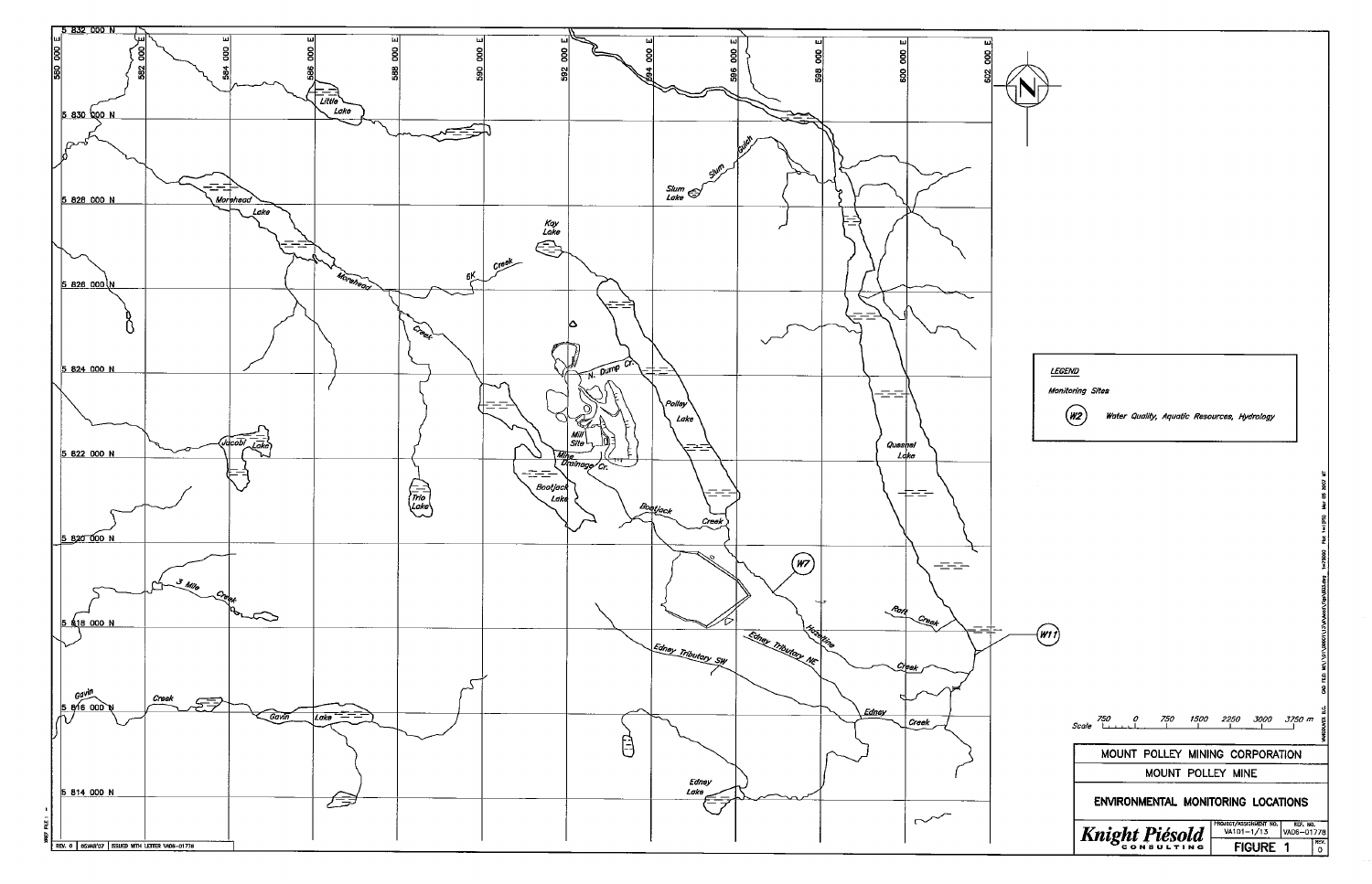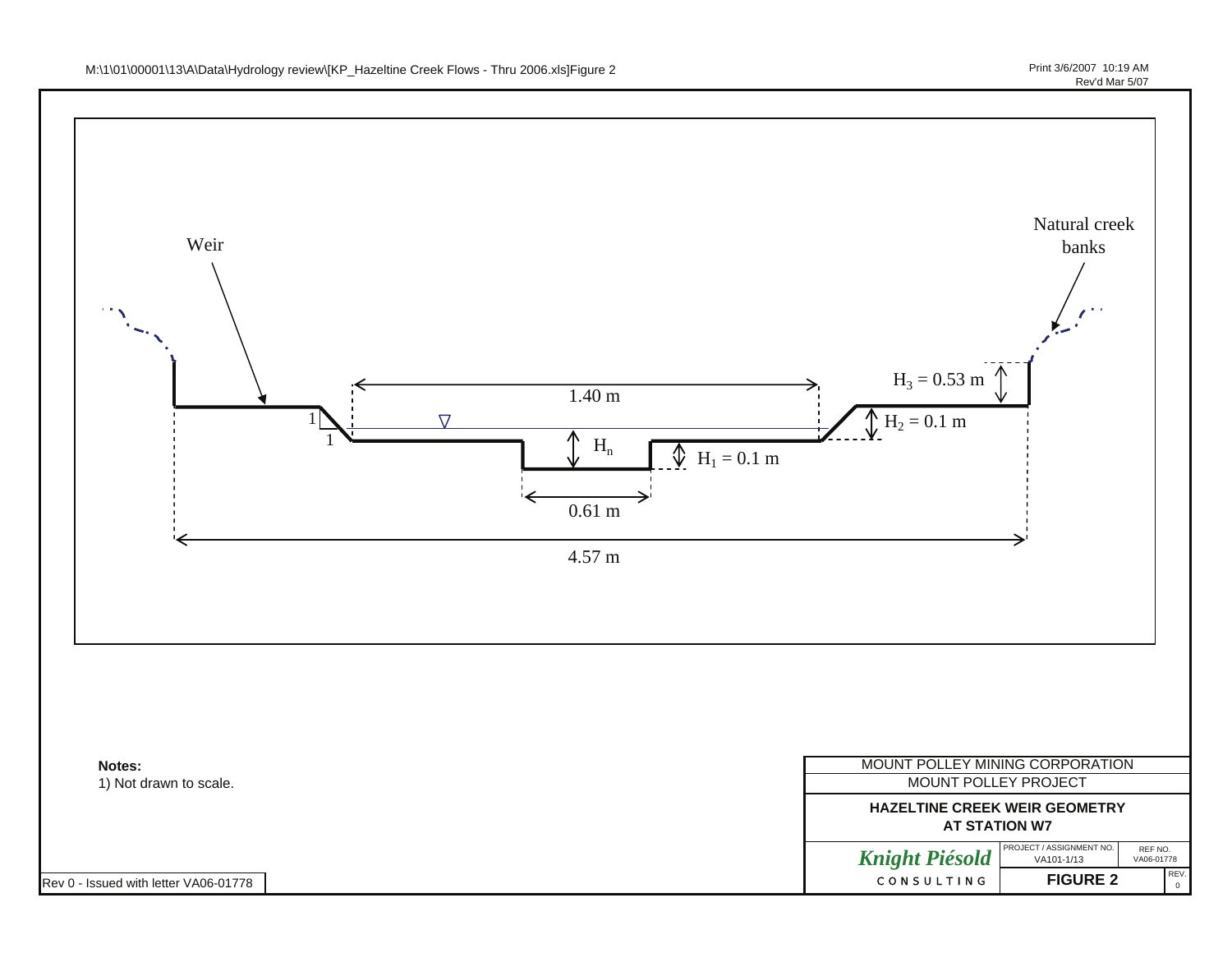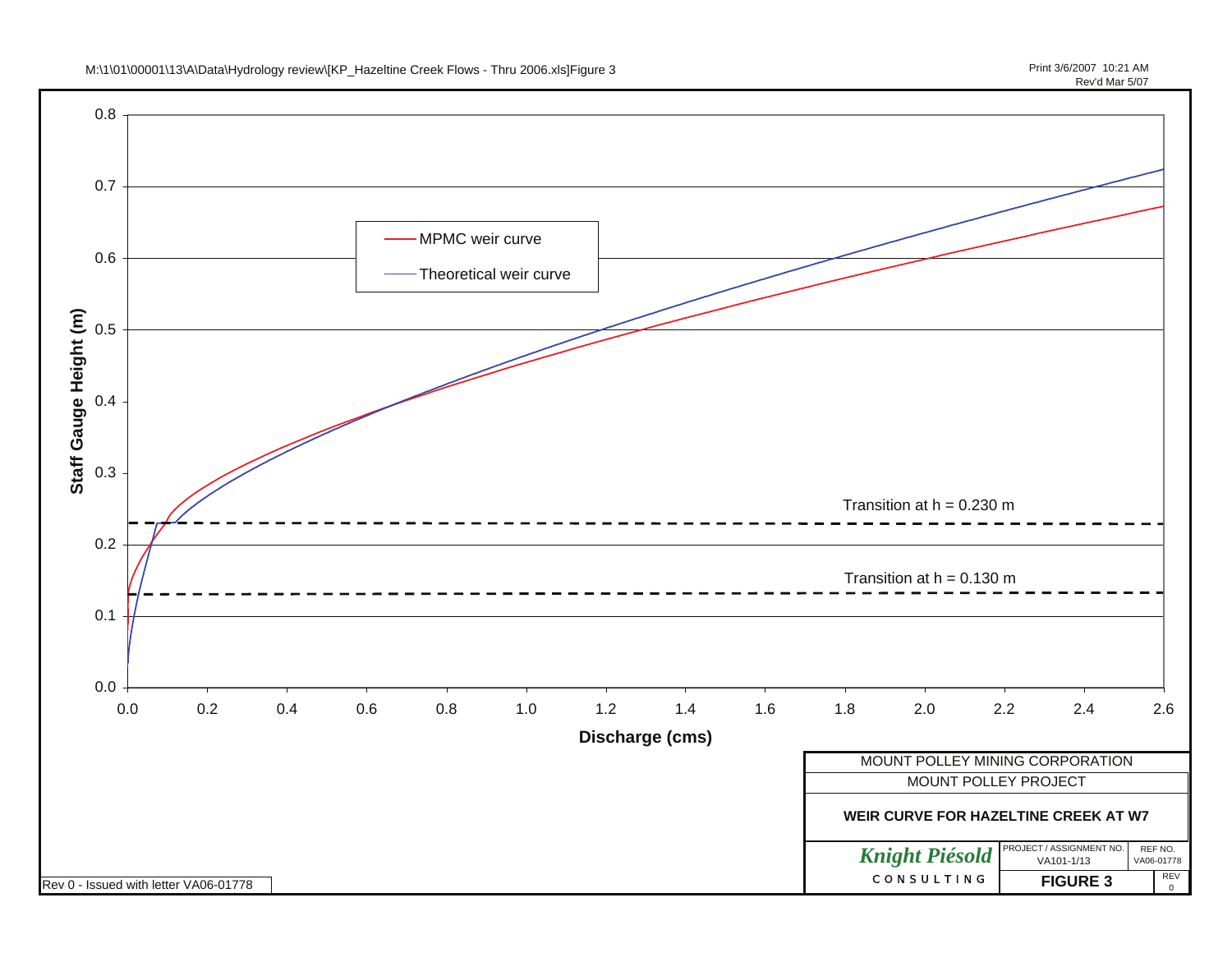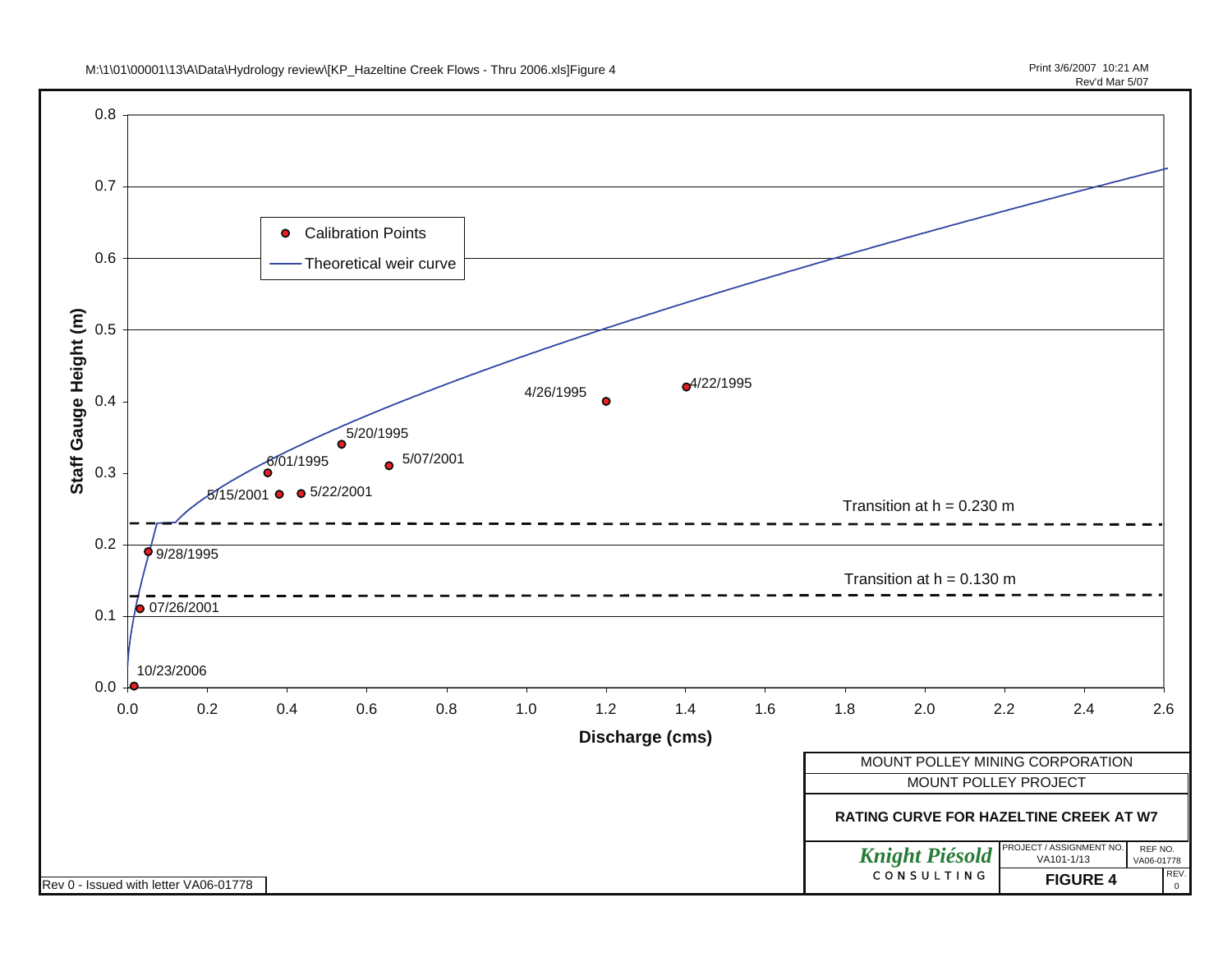![](_page_7_Figure_1.jpeg)

![](_page_7_Figure_2.jpeg)